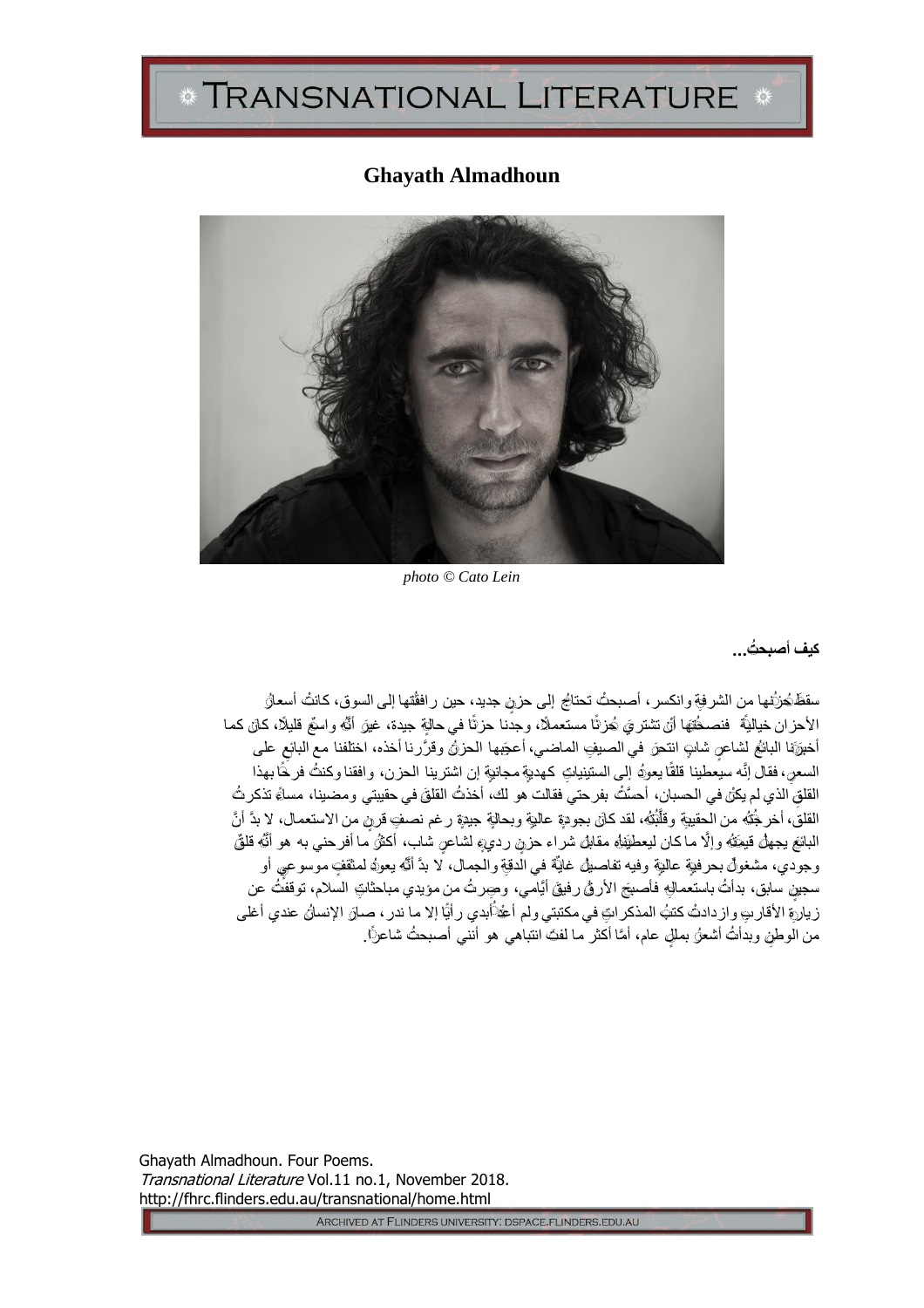# **How I became…**

Her grief fell from the balcony and broke into pieces, so she needed a new grief. When I went with her to the market the prices were unreal, so I advised her to buy a used grief. We found one in excellent condition although it was a bit big. As the vendor told us, it belonged to a young poet who had killed himself the previous summer. She liked this grief so we decided to take it. We argued with the vendor over the price and he said he'd give us an angst dating from the sixties as a free gift if we bought the grief. We agreed, and I was happy with this unexpected angst. She sensed this and said 'It's yours'. I took it and put it in my bag and we went off. In the evening I remembered it and took it out of the bag and examined it closely. It was high quality and in excellent condition despite half a century of use. The vendor must have been unaware of its value otherwise he wouldn't have given it to us in exchange for buying a young poet's low quality grief. The thing that pleased me most about it was that it was existentialist angst, meticulously crafted and containing details of extraordinary subtlety and beauty. It must have belonged to an intellectual with encyclopedic knowledge or a former prisoner. I began to use it and insomnia became my constant companion. I became an enthusiastic supporter of peace negotiations and stopped visiting relatives. There were increasing numbers of memoirs in my bookshelves and I no longer voiced my opinion, except on rare occasions. Human beings became more precious to me than nations and I began to feel a general ennui, but what I noticed most was that I had become a poet.

*Ghayath Almadhoun* translated by *Catherine Cobham*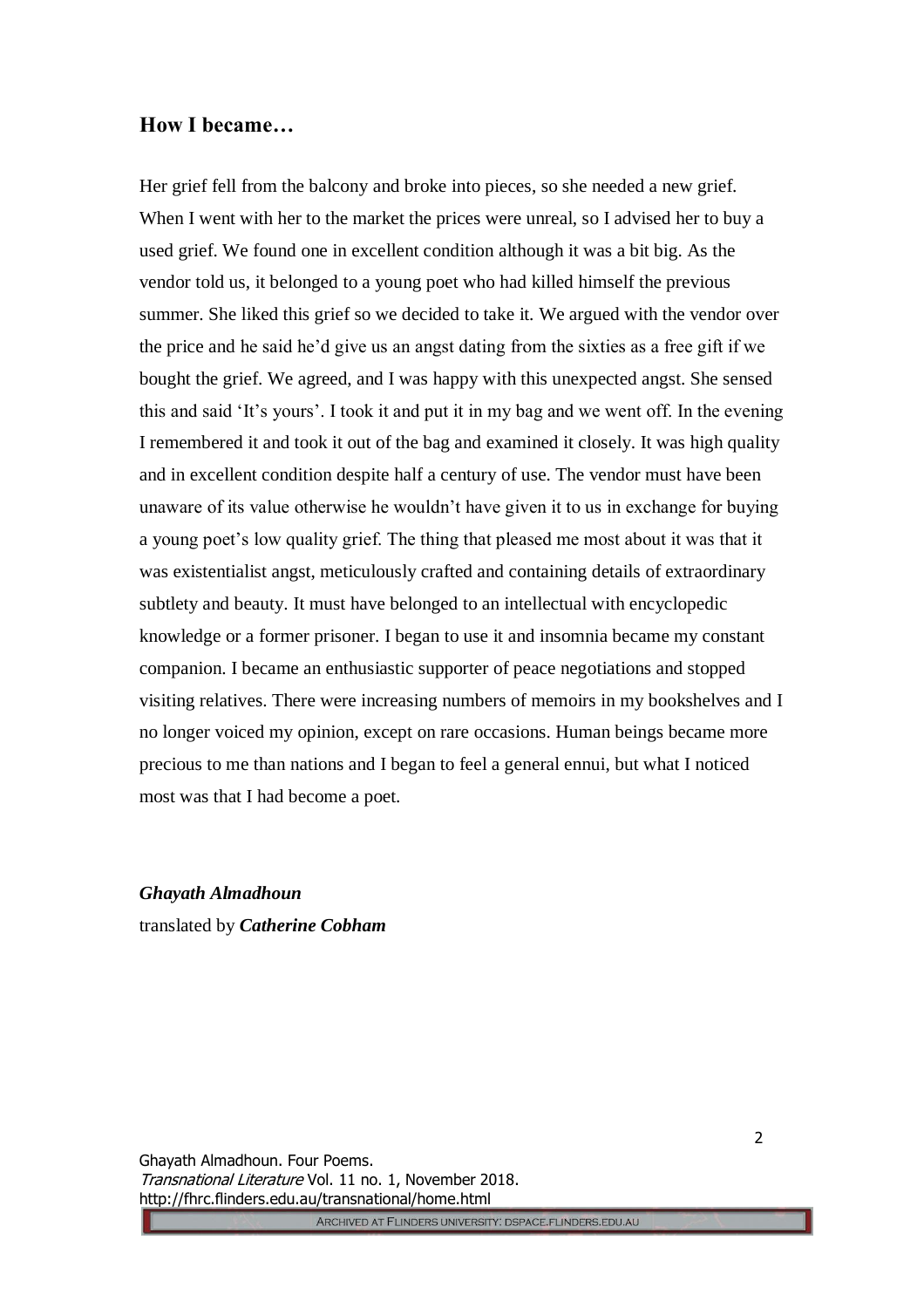حل<br>نحن المتتاثرون شظايا، الممطرون لحثًا، نتقدم بالاعتذار الشديد من هذا العالم المتحضر فردًا فردًا، رجالاً<br>ونسائح وأطفالاً، لأننا وبدون قصد منا ظهرنا في مناز لهم الأمنون من الأمنون المتوافق المتحضر فردًا فرقاء رجالاً<br>فجأة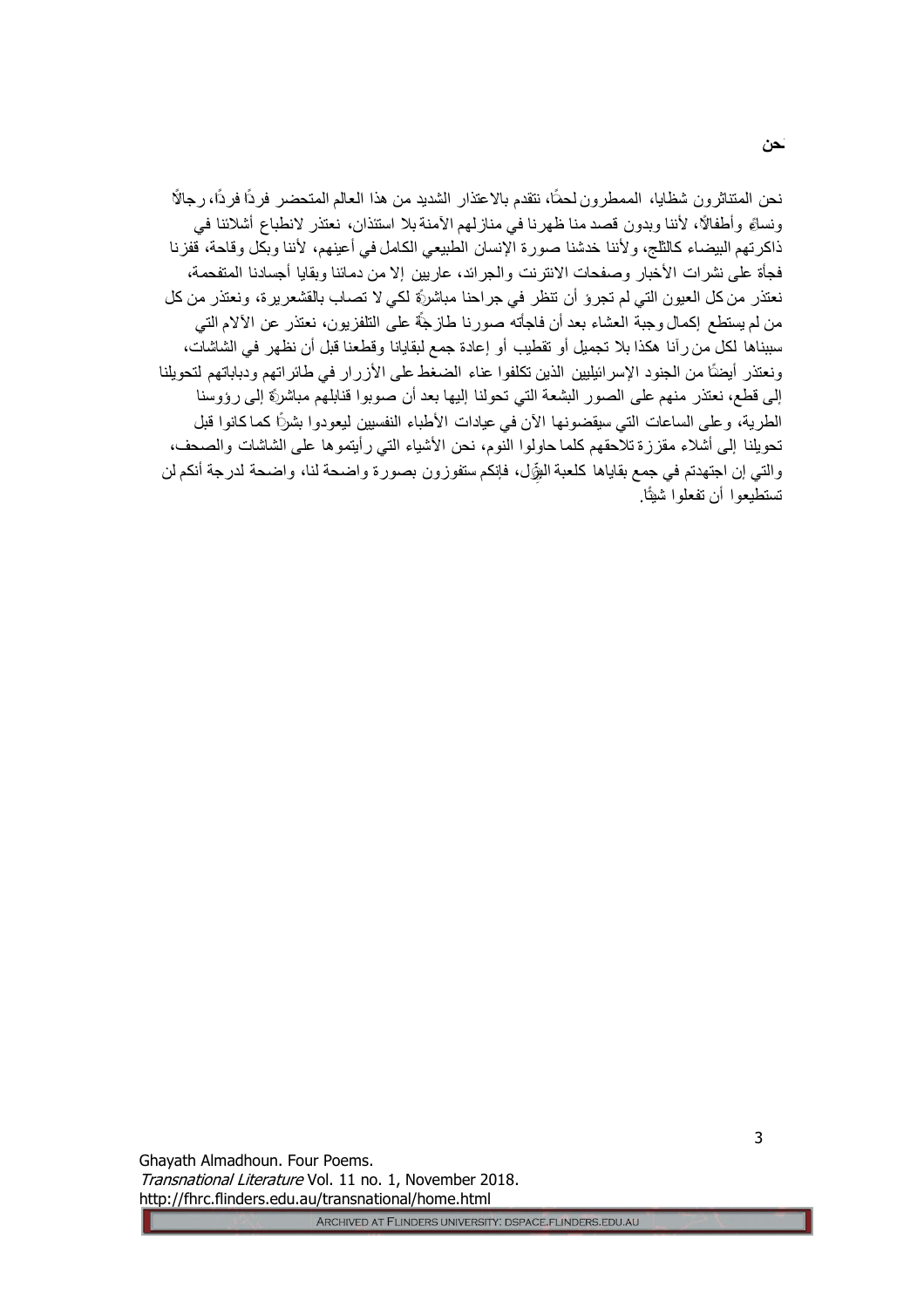### **We**

We, who are strewn about in fragments, whose flesh flies through the air like raindrops, offer our profound apologies to everyone in this civilised world, men, women and children, because we have unintentionally appeared in their peaceful homes without asking permission. We apologise for stamping our severed body parts into their snow-white memory, because we have violated the image of the normal, whole human being in their eyes, because we have had the impertinence to leap suddenly on to news bulletins and the pages of the internet and the press, naked except for our blood and charred remains. We apologise to all those who did not have the courage to look directly at our injuries for fear they would be too horrified, and to those unable to finish their evening meals after they had unexpectedly seen fresh images of us on television. We apologise for the suffering we caused to all who saw us like that, unembellished, with no attempt having been made to put us back together or reassemble our remains before we appeared on their screens. We also apologise to the Israeli soldiers who took the trouble to press the buttons in their aircraft and tanks to blow us to pieces, and we are sorry for how hideous we looked after they aimed their shells and bombs straight at our soft heads, and for the hours they are now going to spend in psychiatrists' clinics, trying to become human again, like they were before our transformation into repulsive body parts that pursue them whenever they try to sleep. We are the things you have seen on your screens and in the press, and if you made an effort to fit the pieces together, like a jigsaw, you would get a clear picture of us, so clear that you would be unable to do a thing.

*Ghayath Almadhoun* translated by *Catherine Cobham*

Ghayath Almadhoun. Four Poems. Transnational Literature Vol. 11 no. 1, November 2018. http://fhrc.flinders.edu.au/transnational/home.html

4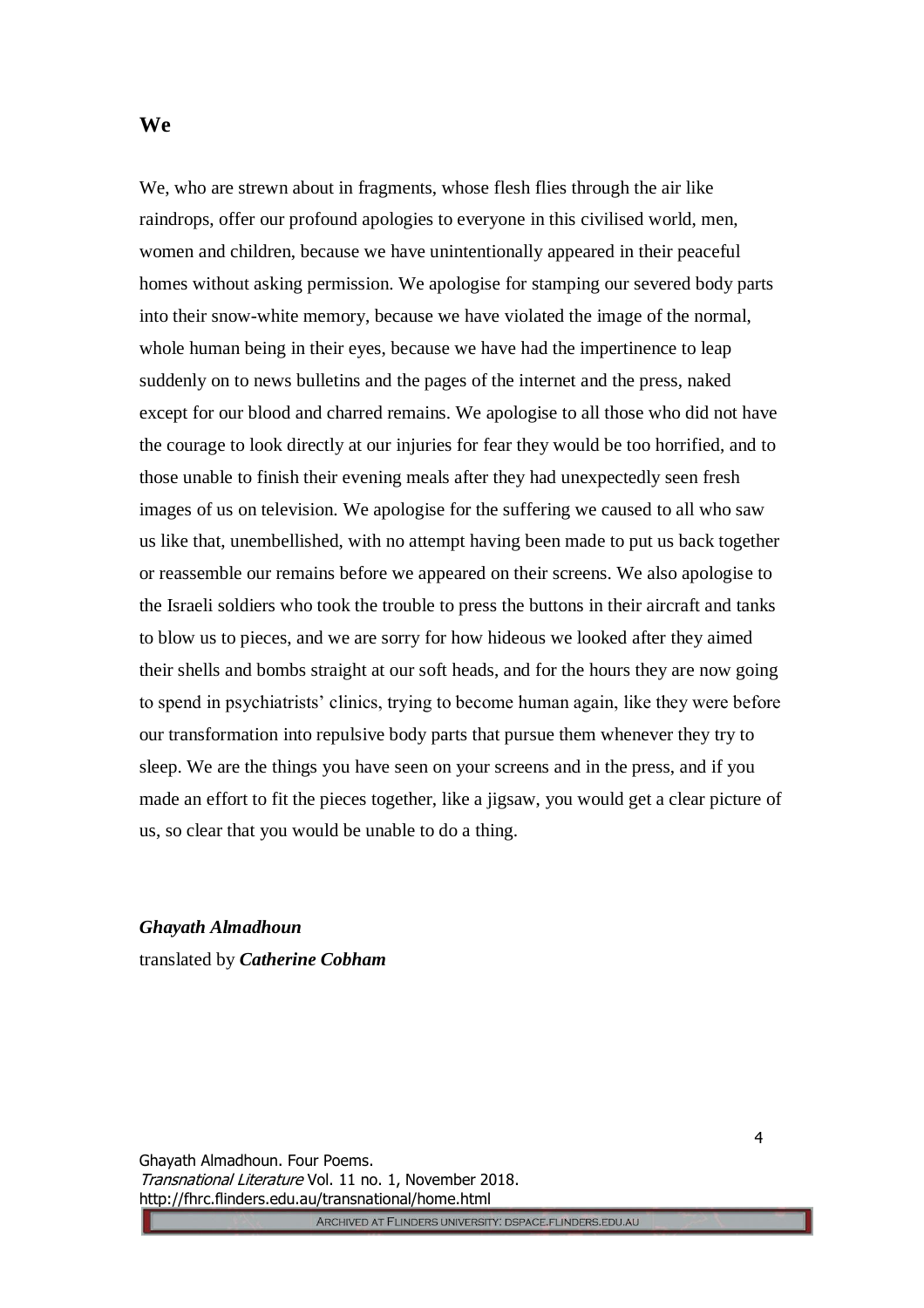لا أستطوع المضور بن التي يتم التي تتم التي تتم التي تتم التي تتم التي تتم التي تتم التي تتم التي تتم التي تتم ا<br>البقرانية من القرن التي توجد التي تتم التي تتم التي تتم التي تتم التي تتم التي تتم التي تتم التي تتم التي تتم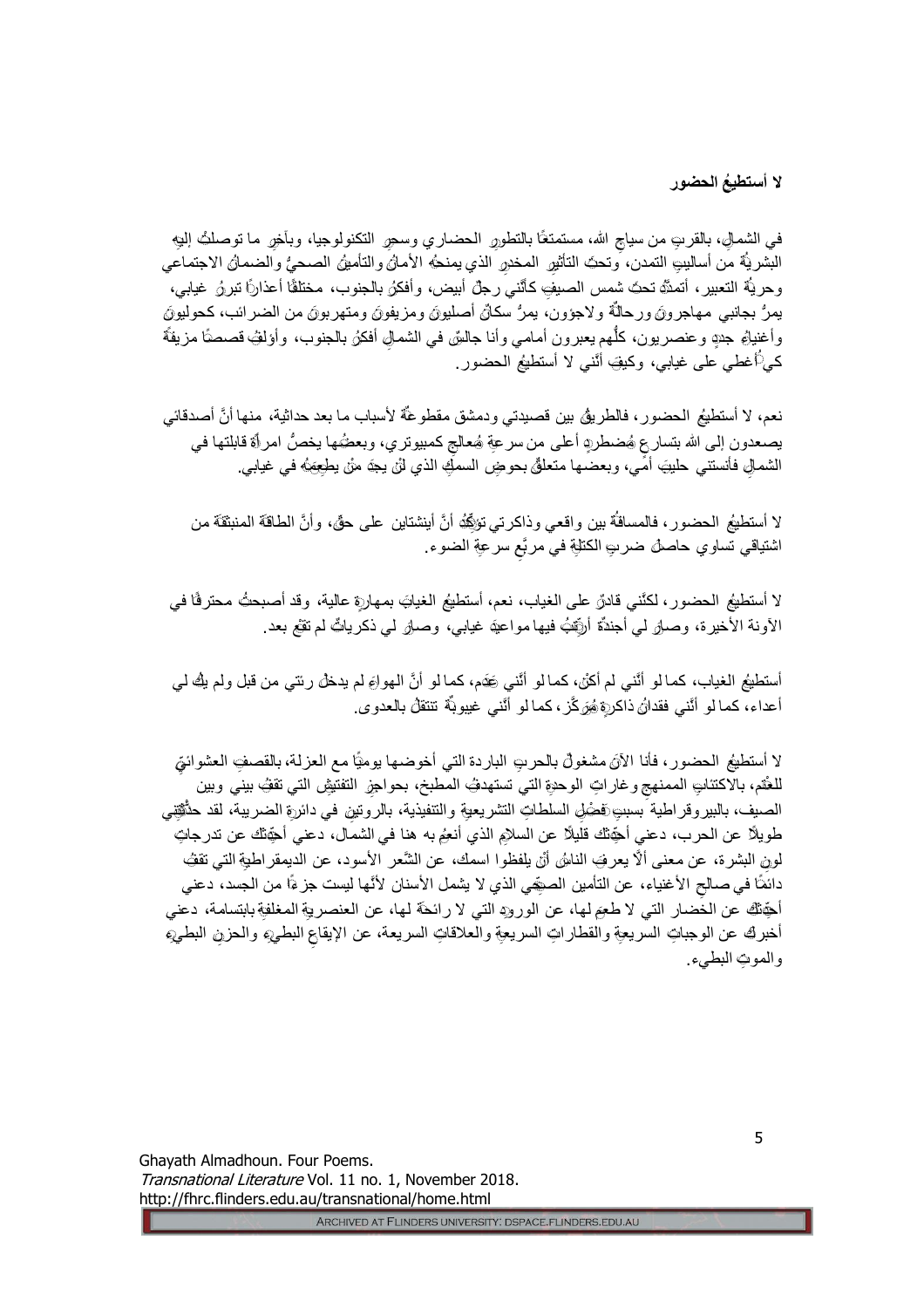هل تشميذتني أن قلتُ له إنَّ هذا أن يتخلفي متعيُّه، وإنَّ في ذاخلي ذيًّا لا أستطيعُ كنيَّهُ بعد أن الشَّمَّ رائحة الدِّمِ هل<br>الكنيسين أن أن أيضاً يتنظيم التي تشريح أثر الأرصاصاب التي أصابتُ أسماقة أصدقاني هذاك بيضاً الما ج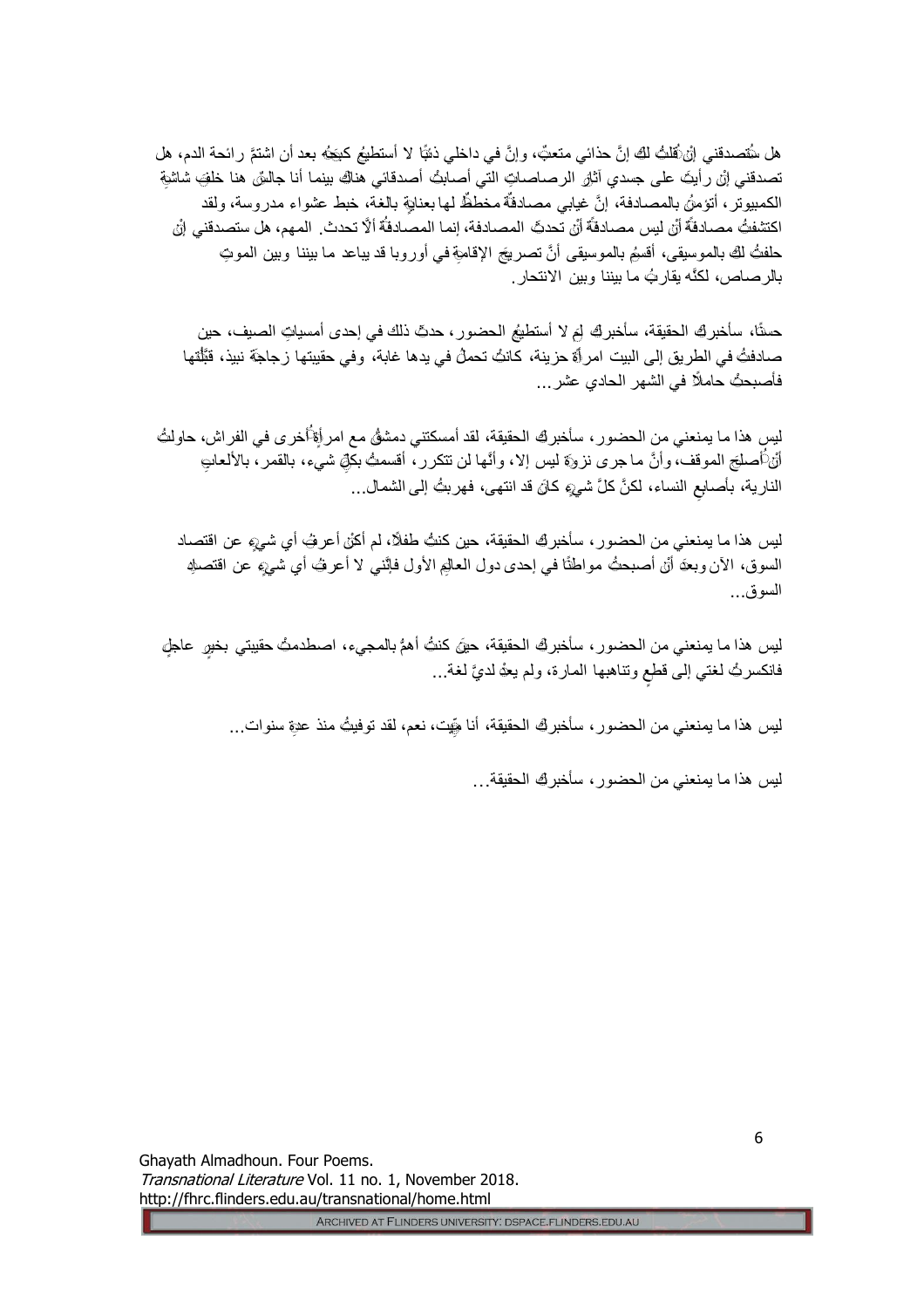# **I Can't Attend**

In the North, close to God's boundary wall, enjoying a developed culture, the magic of technology, the latest achievements of human civilization, and under the influence of the drug that grants safety, health insurance, social security and freedom of expression, I lie in the summer sun as if I am a white man and think of the South, contriving excuses to justify my absence. Emigrants, travellers, refugees go by me, genuine inhabitants, bogus inhabitants, tax-dodgers, alcoholics, the newly rich and racists, all of them crossing in front of me as I sit in the North thinking of the South, composing spurious stories in order to cover up my absence and explain how I can't attend.

Yes, I can't attend, for the road between my poem and Damascus is cut off for postmodern reasons: these include the fact that my friends are ascending to God at a rapidly increasing rate, faster than my computer processor, while other reasons relate to a woman I met in the North who made me forget the taste of my mother's milk, and some are connected to the fishes in the fish tank, who won't find anyone to feed them in my absence.

I can't attend, for the distance between my reality and my memory confirms that Einstein was right and the energy produced by my longing equals mass multiplied by the speed of light squared.

I can't attend but I can be absent, yes, I can be absent with great skill. I've become an expert in recent times and I've acquired a diary where I make a note of the times I have to be absent and I have memories that haven't happened yet.

I can be absent as if I have never existed, as if I am nothing, as if air has never entered my lungs, as if I've never had enemies before, as if I'm concentrated memory loss, a coma transmitted like a contagious disease.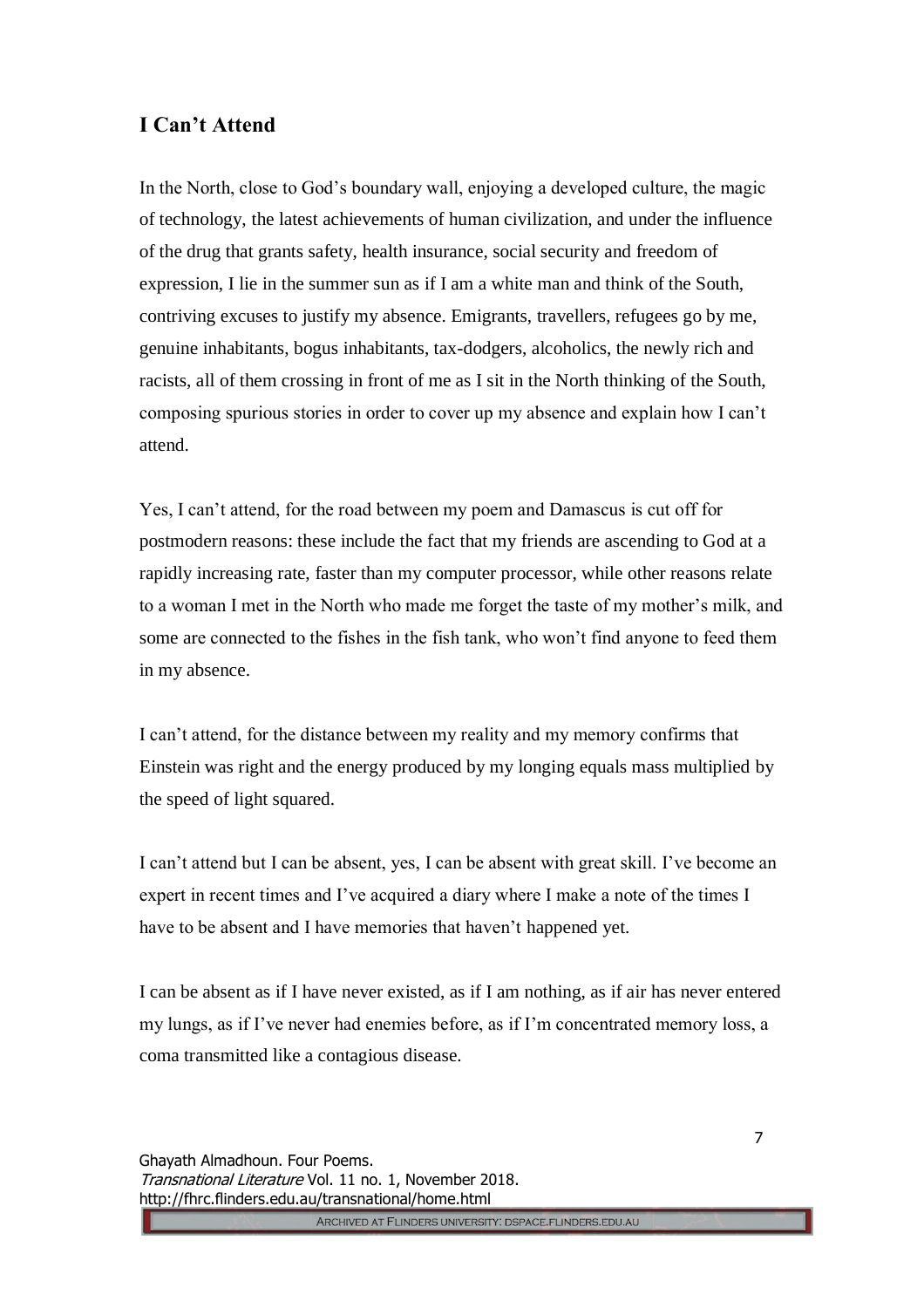I can't attend as I'm currently busy with the cold war I fight daily with isolation, with indiscriminate shelling by darkness, with systematic depression, with the attacks of loneliness that target the kitchen, the checkpoints that stand between me and summer, the bureaucracy caused by the separation of the legislative and executive powers, the routine procedures of the tax department. You've talked to me at length about the war, now let me tell you a little about the peace that I enjoy here in the North. Let me tell you about gradations of skin colour, what it means when people don't know how to pronounce your name, about black hair, about the democracy that always favours the rich, the health insurance that doesn't cover your teeth because they aren't part of the body. Let me talk to you about the tasteless vegetables, the flowers with no smell, the racism masked by a smile. Let me tell you about the fast food, fast trains, fast relationships, slow rhythms, slow grief, slow death.

Will you believe me if I say to you that my shoes are tired, that inside me is a wolf I can't restrain once he's smelt blood? Will you believe me if you see on my body the marks of the bullets that have hit my friends there, while I'm sitting here in front of a computer screen? Do you believe in coincidence? My absence is a coincidence planned with extreme care, a well-considered random act. I've discovered by coincidence that it's no coincidence that coincidences happen, and in fact the coincidence is when they don't happen. The point is, will you believe me if I swear to you by music? I swear by music that a European residence permit prevents us from being shot but makes it more likely that we'll kill ourselves.

Fine, I'll tell you the truth. I'll tell you why I can't attend. It happened on a summer's evening when I met a sad woman on my way home. In her hand she carried a forest and in her bag a bottle of wine. I kissed her and she became eleven months pregnant…

That's not what's stopping me attending. I'll tell you the truth. Damascus caught me in bed with another woman. I tried to put things right, to say what happened was a spur of the moment thing, nothing more, and it wouldn't happen again. I swore by

Transnational Literature Vol. 11 no. 1, November 2018. http://fhrc.flinders.edu.au/transnational/home.html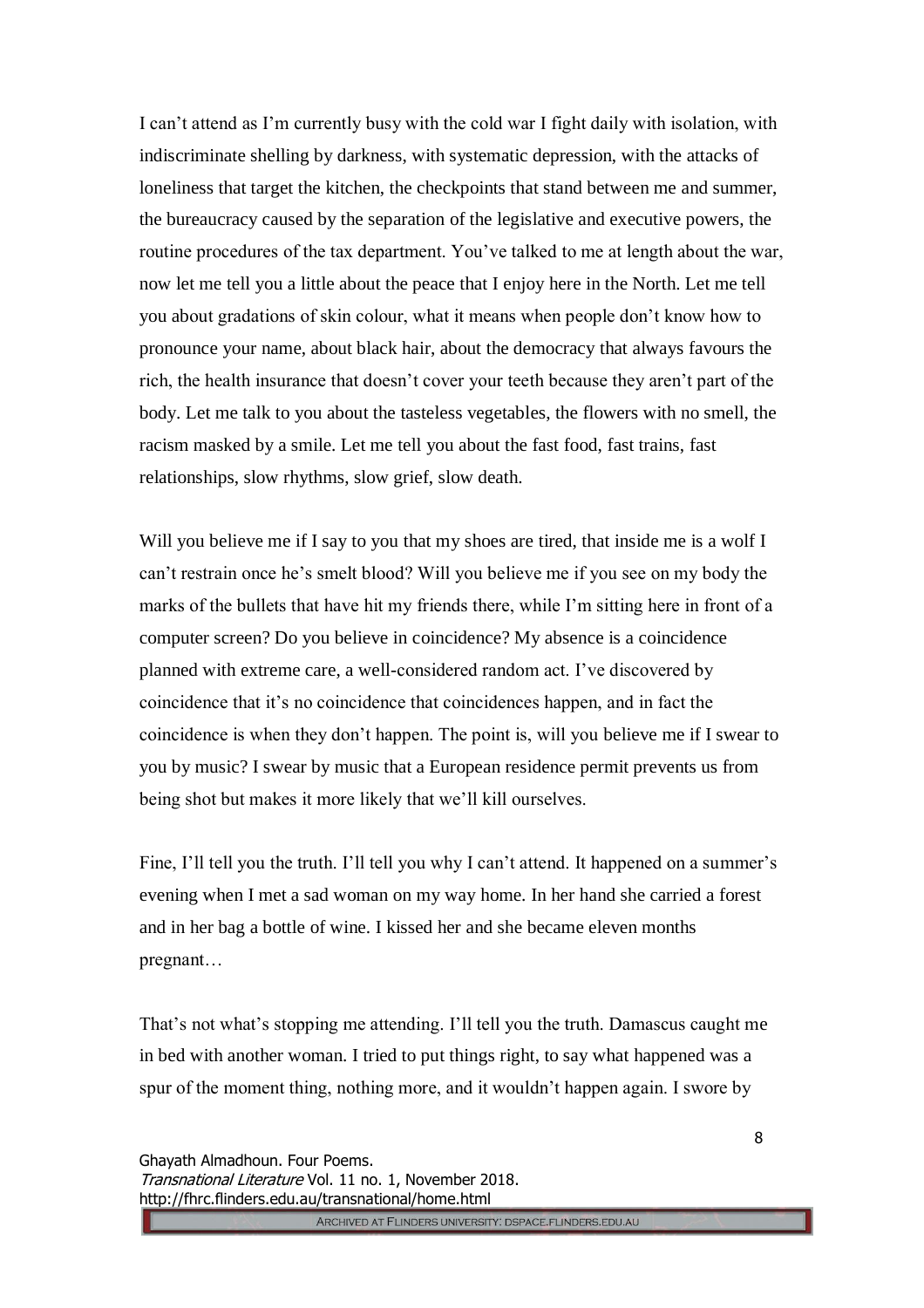everything, by the moon, fireworks, women's fingers, but it was all over, so I fled to the North.

That's not what's stopping me attending. I'll tell you the truth. When I was a child I didn't know anything about the market economy. Now, after I've become a citizen of a first world country, I don't know anything about the market economy.

This isn't what's stopping me attending. I'll tell you the truth. When I was intending to come, my suitcase collided with an item of breaking news and my language was smashed to bits, the passersby grabbed hold of the pieces and I no longer had a language…

That isn't what is stopping me attending. I'll tell you the truth, I'm dead, yes, I died several years ago.

That isn't what's stopping me attending. I'll tell you the truth...

*Ghayath Almadhoun* translated by *Catherine Cobham*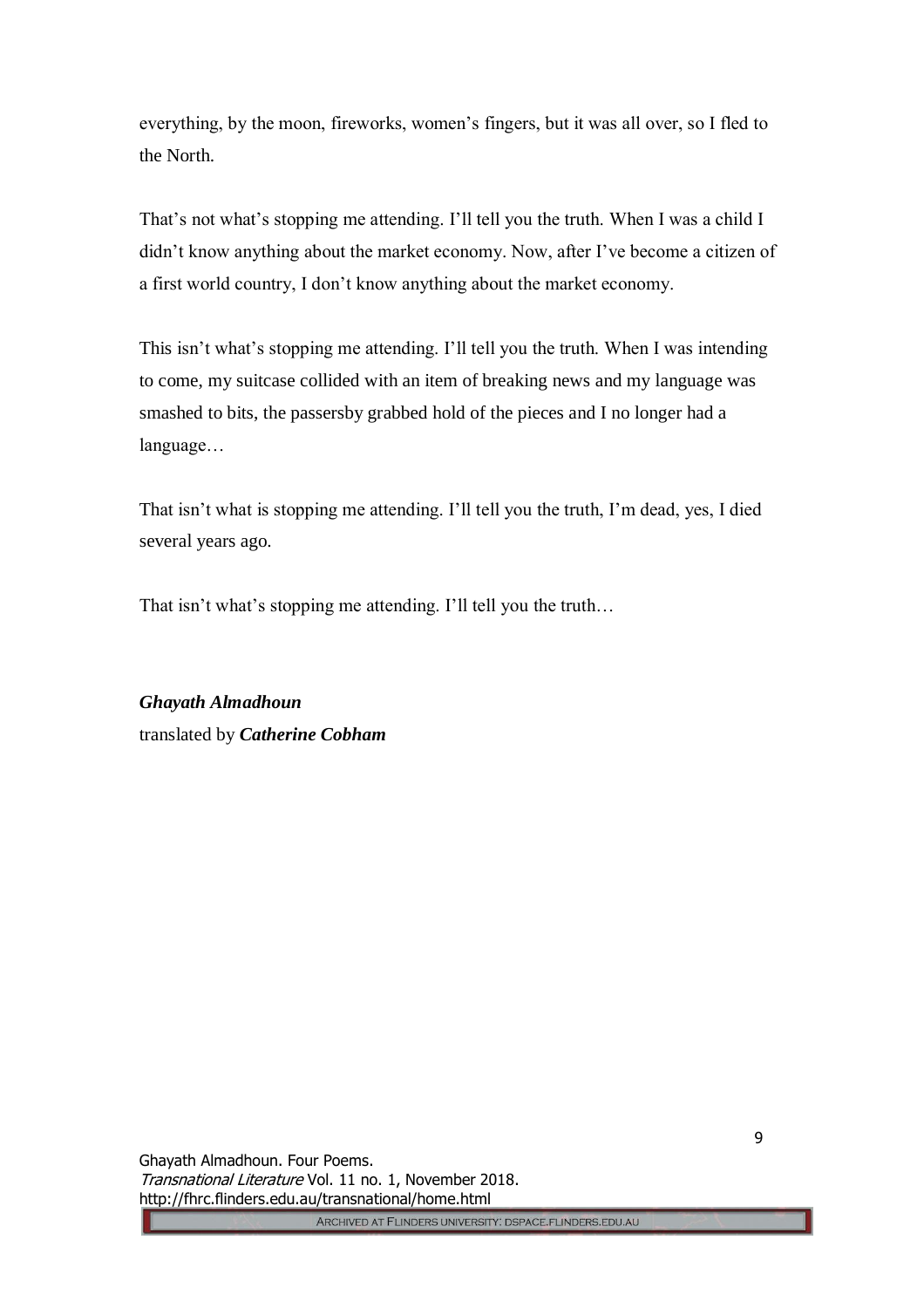نشيد ا**لحزن**<br>نشيك با أوروبا، أيتها القارة العجوز ، لا أعرف لماذا يسمونك العجوز ، وأنت شابة بالمقارنة مع مصر<br>وبلأد الرافدين.<br>والنفص الحاد في فيتأمين د بسبب ظلمة شتائي، نحيك وتحزننا حقيقة أننا لن نعتاق هذا الظلام الدامس في<br>

المرأة في الشرق الأوسط، وها أنا أقرُّ وأعتَّز منه بأنَّ المرأة في سوريا لم تتمتّع بحق الانتخاب إلا عام<br>المرأة في الشرق الإوسط، وها من المالك التي أوسوال الذي تكثير ريالنا وهسابلهم المصدر في النورية، فلم يصدح<br>المرأة بحق ال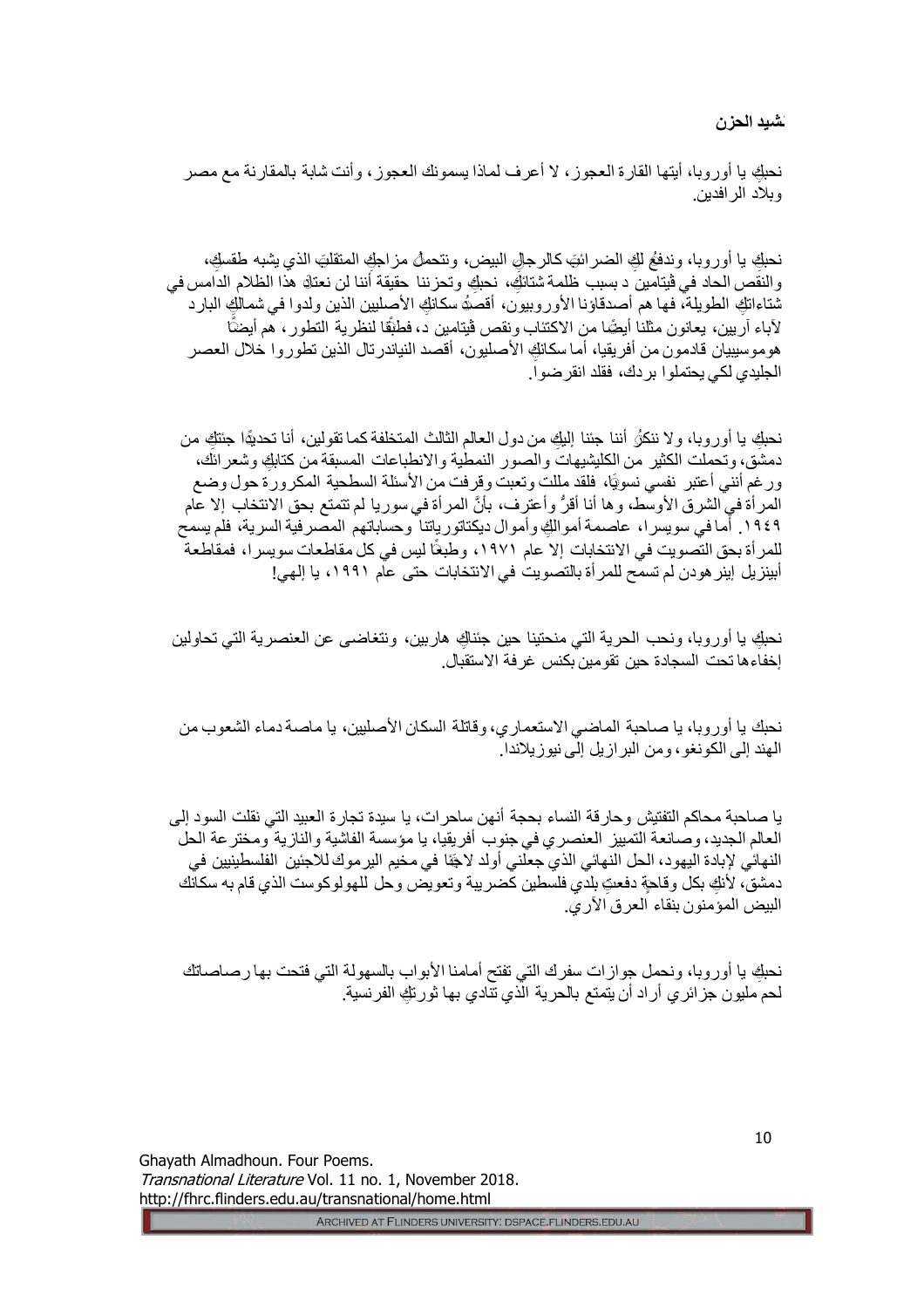نـحلِّك بـا أوروبا، نـحب فظك ونكره تاريخك الاستعماري، نـحب مسرحك ونكره معسكرات اعتقالكٍ، نـحب<br>موسيقاك ونكره عزرا الحديث الحيائي ، نـحب فلسفتك ونكره مارتن هايدغر، نـحب أدبك ونكره الاستثمراق، نـحب<br>شعركِ ونكره عزرا بـاوند، ن

Ghayath Almadhoun. Four Poems . Transnational Literature Vol. 11 no. 1, November 2018. http://fhrc.flinders.edu.au/transnational/home.html

ARCHIVED AT FLINDERS UNIVERSITY: DSPACE.FLINDERS.EDU.AU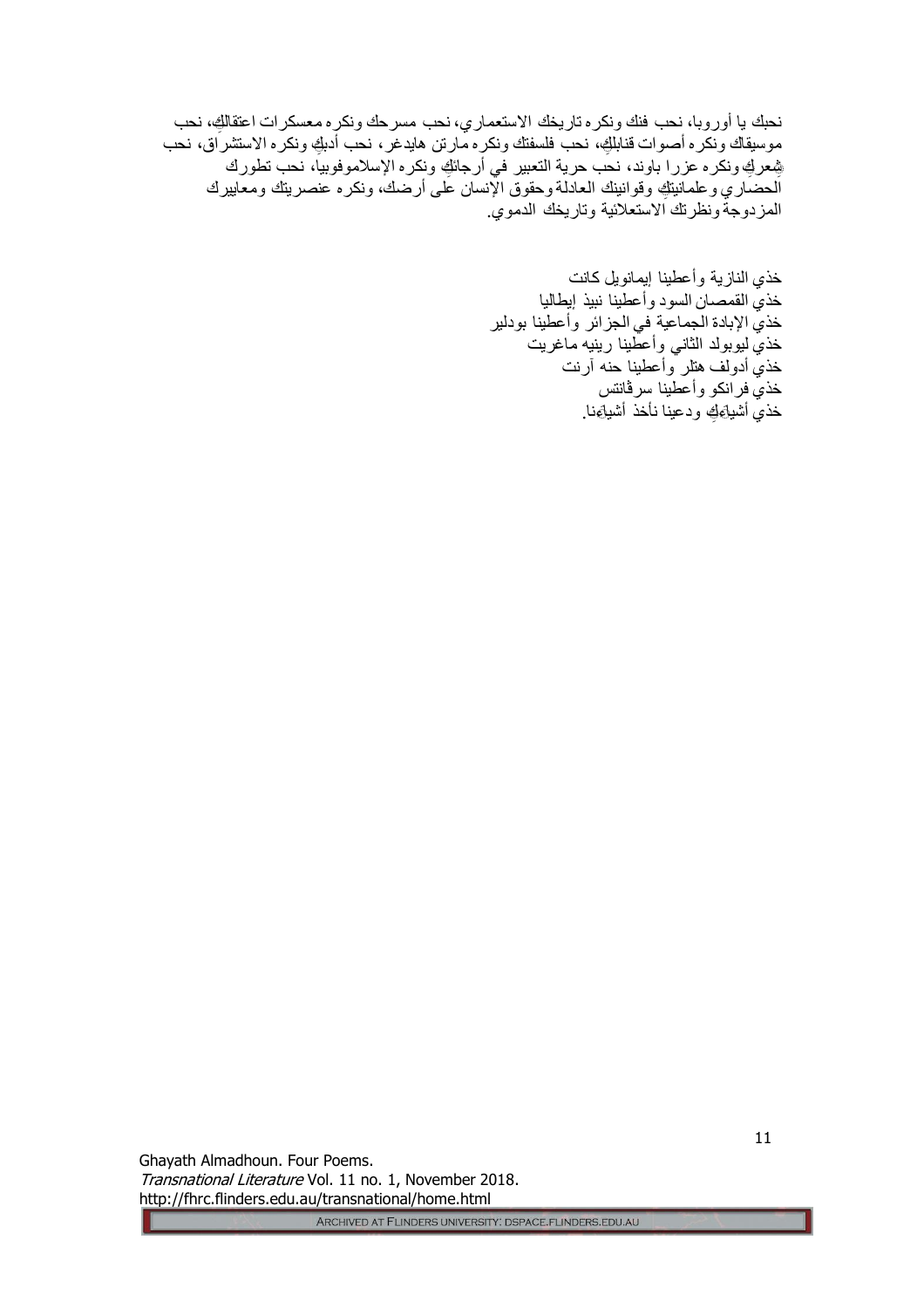# **Ode to Sadness**

*"Ode to Sadness" was originally commissioned by Winternachten International Literature Festival 2018 in The Hague, Netherlands. The festival asked Ghayath Almadhoun to rewrite the European Anthem "Ode to Joy" by Schiller and Beethoven.*

We love you, Europe, you old continent. I don't know why they call you old when you're young compared to Egypt and Mesopotamia.

We love you, Europe, and pay you taxes as white men do, and put up with your changeable mood that resembles your weather, and the serious lack of vitamin D caused by your dark winters. We love you and are saddened by the fact that we will never get used to this gloomy darkness in your long winters, for here are our European friends, I mean your original inhabitants who were born in your cold North to Aryan mothers and fathers, suffering like us from depression and a lack of vitamin D because, according to the theory of evolution, they too are homo sapiens, coming from Africa. Your real original inhabitants, I mean the Neanderthals who evolved during the ice age so they could bear your cold, are now extinct.

We love you, Europe, and we don't deny that we came to you from backward third world countries, as you call them. I myself came from Damascus and endured a lot of clichés, stereotypes and preconceptions from your writers and poets. Despite the fact that I consider myself a feminist, I've become bored and fed up with the constant superficial questions about the situation of women in the Middle East. I acknowledge completely that women in Syria only got the right to vote in 1949, but in Switzerland, capital of your money and the money of our dictatorships and their secret bank accounts, women only got the right to vote in 1971, and of course that wasn't in all the Swiss cantons: the canton of Appenzell Innerrhoden only granted full voting rights to women in 1991 for God's sake!

We love you, Europe. We love the freedom you gave us when we fled into your arms, and we pretend not to notice the racism that you try to brush under the carpet when you clean the living room.

We love you, Europe, mistress of the colonial past, killer of original inhabitants, bloodsucker of peoples from India to the Congo, from Brazil to New Zealand.

Ghayath Almadhoun. Four Poems. Transnational Literature Vol. 11 no. 1, November 2018. http://fhrc.flinders.edu.au/transnational/home.html

12